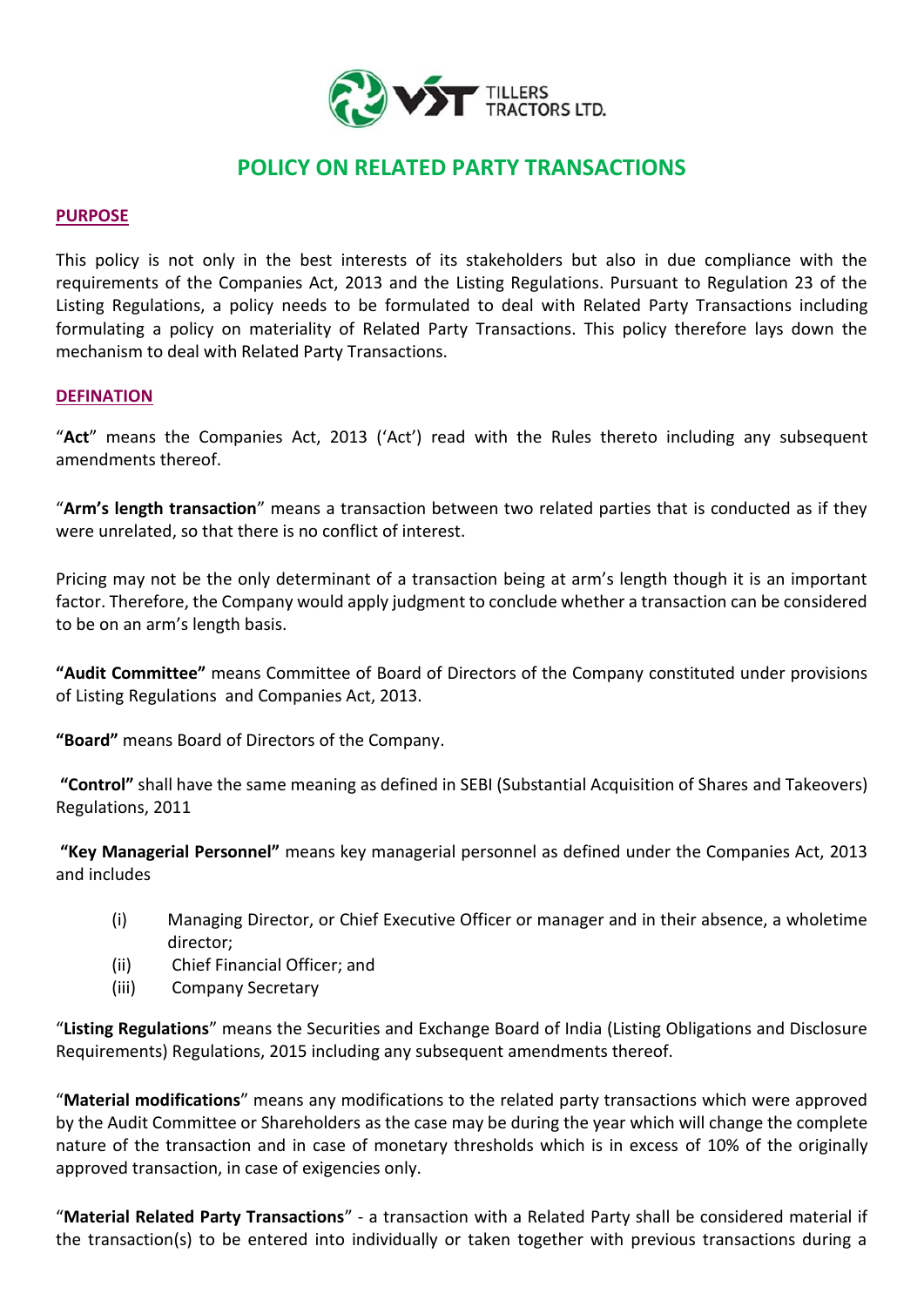financial year, exceeds 10% of the annual consolidated turnover of the Company as per the last audited financial statements as defined under Regulation 23 of the Listing Regulations and the contracts or arrangements given under Companies Act, 2013. Provided that in case of any amendment to the Act or Listing Regulations, definition of Material Related Party Transactions will be deemed to be changed without any further approval of Audit Committee or Board. Transaction(s) to be entered into individually or taken together with previous transactions during a financial year, involving payment made to related party with respect to brand usage or royalty, exceeding 5% of annual consolidated turnover of the Company as per the last audited financial statement, shall also be considered as material RPT under Listing Regulations.

"**Ordinary course of business**" - The term ordinary course of business is not defined under the Act or the Rules thereunder. Therefore, it would depend on facts and circumstances of each case. The Company would therefore exercise judgment to conclude whether a transaction can be considered to be in the ordinary course of business.

"**Related Party Transaction**" or "**RPT**" means transactions as given under clause (a) to (g) of subsection (1) of Section 188 of the Act and the corresponding Rules thereto and as defined in clause (zc) of Regulation 2 of the Listing Regulations. These include sale, purchase, leasing or supply of goods or property, availing/ rendering of any services, appointment of agents for any of these transactions, underwriting of securities and transfer of resources, services, or obligations between the Company and its related party/ies, regardless of whether a price is charged or not.

# **POLICY**

## **I. Audit Committee**

All RPTs shall be referred to the Audit Committee for prior approval, irrespective of its materiality. The Audit Committee shall also approve any subsequent material modifications if any of RPTs.

A. In summary, prior approval of Audit Committee is required for the following Related Party Transactions:

- i. Where Company is a party
- ii. Where subsidiary of the Company is a party, but the Company is not a party, if the value of such transaction whether entered into individually or taken together with previous transactions during a financial year exceeds ten per cent of the annual consolidated turnover, as per the last audited financial statements of the Company.
- iii. With effect from April 1, 2023, Where, subsidiary of the Company is a party, but the Company is not a party, if the value of such transaction whether entered into individually or taken together with previous transactions during a financial year, exceeds ten per cent of the annual standalone turnover, as per the last audited financial statements of the subsidiary;
- iv. Transaction of the Company and/or its subsidiaries with unrelated parties, the purpose and effect of which is to benefit the Related parties of the Company or any of its subsidiaries.
- B. The Audit Committee shall take into account following considerations while dealing with the RPTs:-
	- Nature of relationship with the related party;
	- Nature, material terms and conditions, monetary values and particulars of the contract or arrangement;
	- Method and manner of determining the pricing and other commercial terms;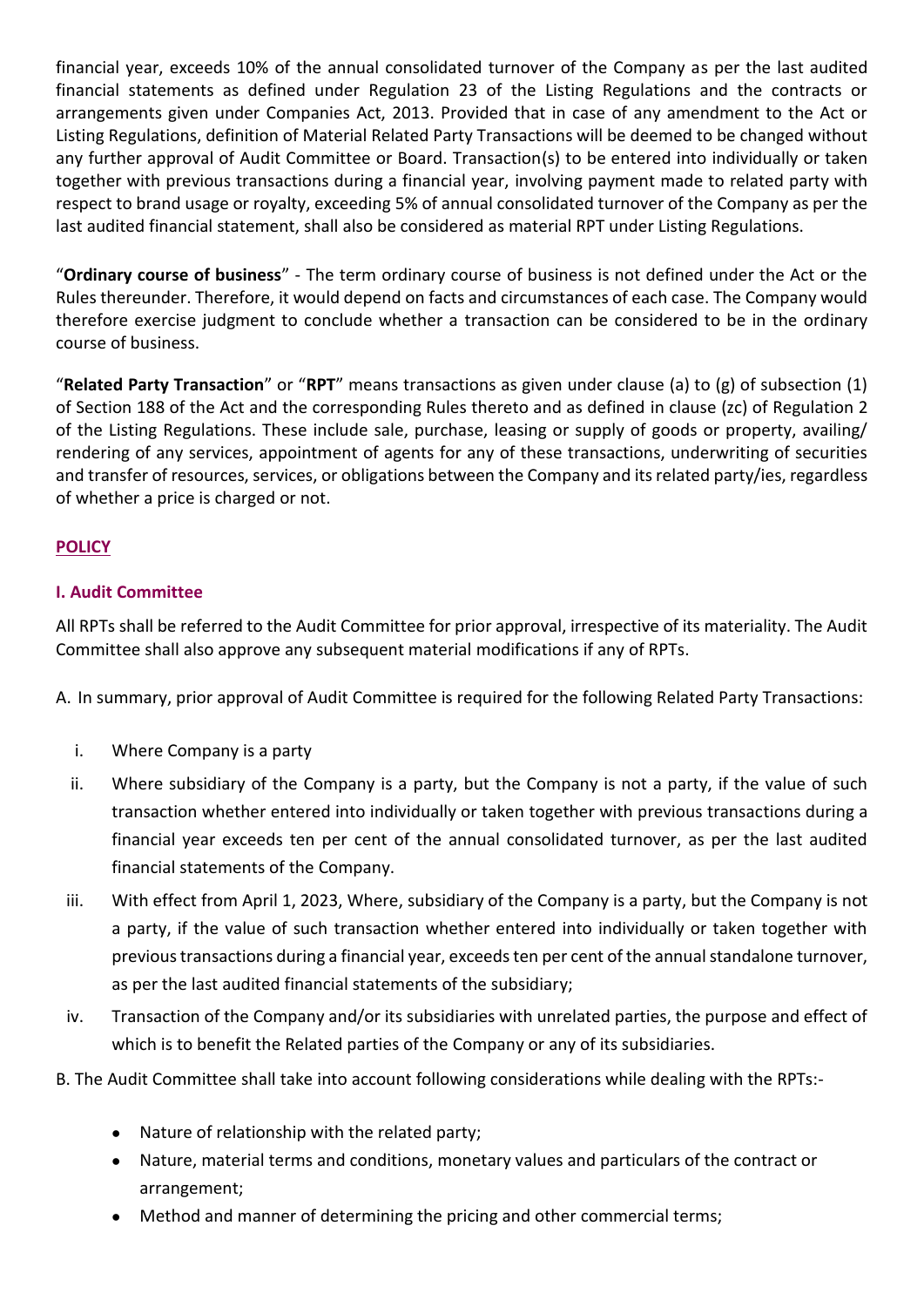- Whether the transaction is at arm's length; and
- Any other information relevant or important for the Audit Committee/ Board to take a decision on the proposed transaction.
- Name of the related party and its relationship with the listed entity or its subsidiary, including nature of its concern or interest (financial or otherwise); Tenure of the proposed transaction (particular tenure shall be specified); Value of the proposed transaction, The percentage of the listed entity's annual consolidated turnover, for the immediately preceding financial year, that is represented by the value of the proposed transaction (and for a RPT involving a subsidiary, such percentage calculated on the basis of the subsidiary's annual turnover on a standalone basis shall be additionally provided) If the transaction relates to any loans, inter-corporate deposits, advances or investments made or given by the listed entity or its subsidiary:
- Justification as to why the RPT is in the interest of the listed entity;
- C. Any member of the Audit Committee who has a potential interest in any related party transaction shall abstain from discussion and voting on the approval of the related party transaction. Only members of the Audit Committee who are independent members shall approve all Related Party Transactions.

# **II. Omnibus Approval**

- i. The Audit Committee shall take into account following considerations while granting omnibus approval for RPTs, of repetitive nature:
	- Criteria specified by the Audit Committee under Rule 6A of the Companies (Meetings of Board & Its Powers) Rules, 2014 after approval of the Board;
	- Nature of relationship with the related party;
	- Nature, material terms and conditions, monetary values and particulars of the contract or arrangement;
	- Method and manner of determining the pricing and other commercial terms;
	- Justification for need of omnibus approval;
	- Whether the transaction is at arm's length and in ordinary course of business; and
	- Any other information relevant or important to take a decision on the proposed transaction.
- ii. The Audit Committee may grant omnibus approval for related party transactions which are repetitive in nature and subject to such criteria/conditions as mentioned under Listing Regulations and such other conditions as it may consider necessary in line with this policy and in the interest of the Company. Such omnibus approval shall be valid for a period not exceeding one year and shall require fresh approval after the expiry of one year. Additionally, the Committee may also grant omnibus approval for RPTs of unforeseen nature not exceeding Rupees One Crore.
- iii. The Audit Committee shall review on a quarterly basis the details of RPTs entered into by the Company pursuant to omnibus approval.
	- v. The audit committee shall also review the status of long-term (more than one year) or recurring RPTs on an annual basis.